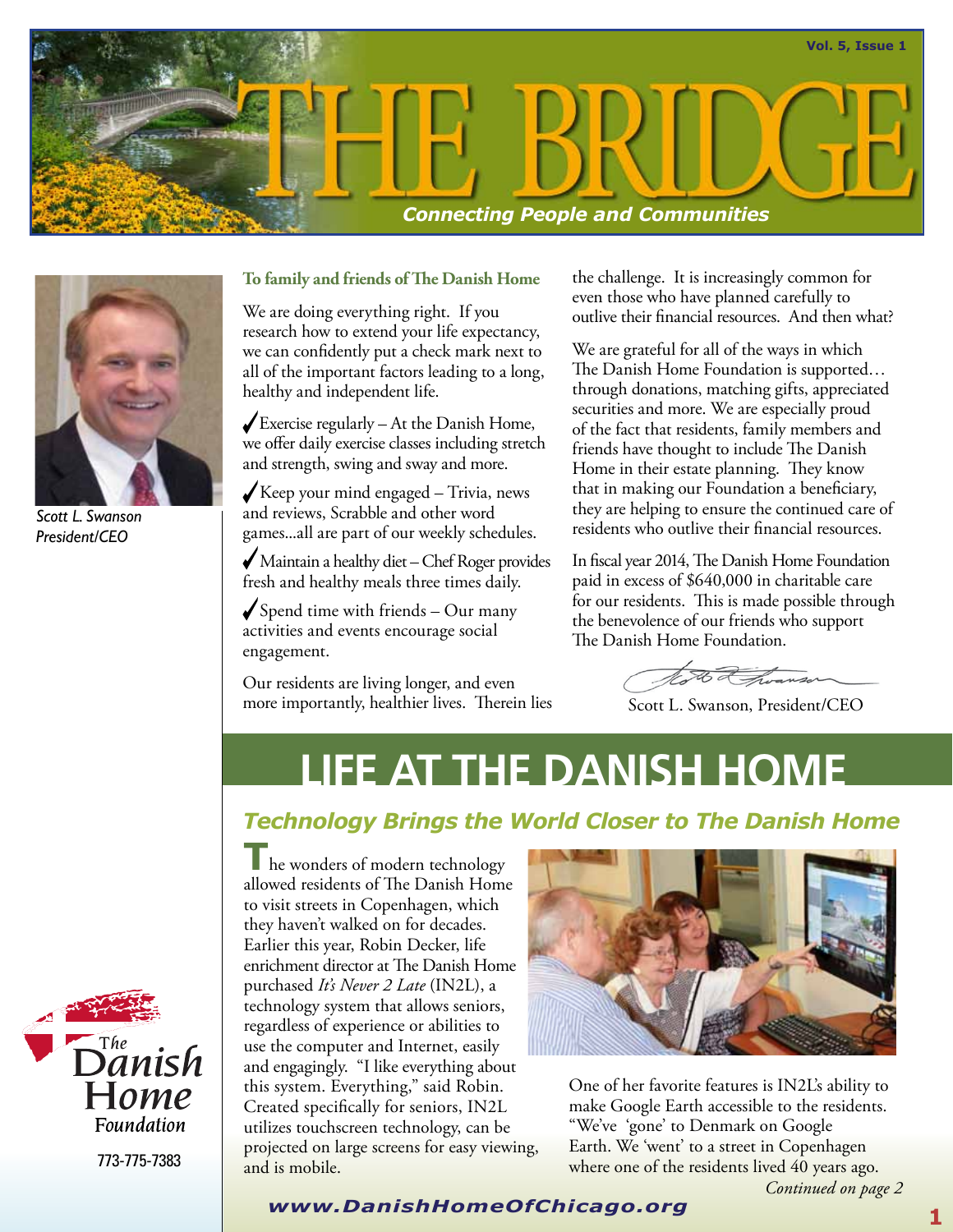# EXPERT'S CORNER **FROM OUR AUXILIARY**

#### *Important Note from Scott*

Too often I meet seniors who have not made their wishes known through a will or Power of Attorney for Property or Health Care. No one wants to think about estate planning but everyone should. You've worked hard and saved carefully. The next thing you need to do is determine what will happen to your property in the event of your incapacity or upon death. It is critical to document your wishes while you are able to do so. Regardless of the size of your estate, nor the state of your health, this planning is vital.

If you do not make your wishes known, decisions will be made for you, and not necessarily in the way that you might have wished. Do not let the courts determine where your property goes.

While contemplating your estate planning, please keep The Danish Home Foundation in mind. By naming us to benefit from your estate, you are creating a legacy which will help ensure the continued care of residents who have outlived their own financial resources. This is a tremendous gift.

We are pleased to work with Lindsay Paige Markus, principal with Chuhak and Tecson attorneys at law. She is available to answer your questions or help draw up documents to assist in your estate planning, whether or not it involves The Danish Home.

> Scott L. Swanson President/CEO

## **Women's Auxiliary of The Danish Home**

*L*ike many of her fellow members of the Woman's Auxiliary of The Danish Home, president Karen Vig-Keathley was drawn to the organization by her family's experience. "My grandmother was a resident at The Danish Home many years ago. I grew up with her living there and me going to visit," said Karen. "My grandmother was unable to attend my wedding. So on my wedding day, my bridal party and I stopped to see her between the service and the reception." Karen remembers fondly, the wonderful care that her grandmother received at The Danish Home. "My parents didn't have to worry about her one single day that she was there," she said.

Karen explained that The Women's Auxiliary volunteers on-site at The Danish Home, and also holds fundraising initiatives.

A project that is new this year, is the creation of a cookbook featuring Danish and Scandinavian-inspired recipes. The Auxiliary is currently collecting recipes for the book, which will then be sold to raise funds for The Danish Home. Recipes can be submitted by email to danishomerecipes@gmail.com or

mail to Jean Jackson, 814 47th St., Western Springs, Illinois, 60558.

One of the Auxiliary's annual fundraising events is the upcoming Fall Brunch, which will be held on Saturday, October 10 at The Danish Home. The event is open to the public. For additional information, call Lois Johnson at 847-692-3687.

Karen said that it is exciting to see the results of the Auxiliary's fundraising efforts. Most recently, she said, the Auxiliary helped to offset the cost of custom made tables from Denmark. The tables, which will be used in the Gathering Room for different events, are compatible for the unique needs of the residents of The Danish Home, including wheelchair accessibility.

#### *Technology at The Danish Home Continued from page 1*

They were amazed," Robin said.

She also loves the ability to enable residents to use Skype to stay in touch with their loved ones. "There's a resident whose daughter is moving to Arizona. We brought the system into her room so that she can Skype with her daughter. There are a lot of residents with families that live in other states and even in Denmark. We can set up the system so that they can all Skype. Previously they may have been connecting via letters or email. Now they can be face-to-face," Robin said.

Other popular uses of the system throughout The Danish Home include Trivia games, karaoke, vintage television shows and commercials, occupational and physical therapy, reminiscing activities and more Robin added that all levels of care use IN2L and the residents and staff love it.

"I'm so happy we were able to get this. It's loaded with lots of programs and information and activities. It was pretty expensive, but is worth every penny," Robin said.

## **<sup>2</sup>** *Connecting People and Communities*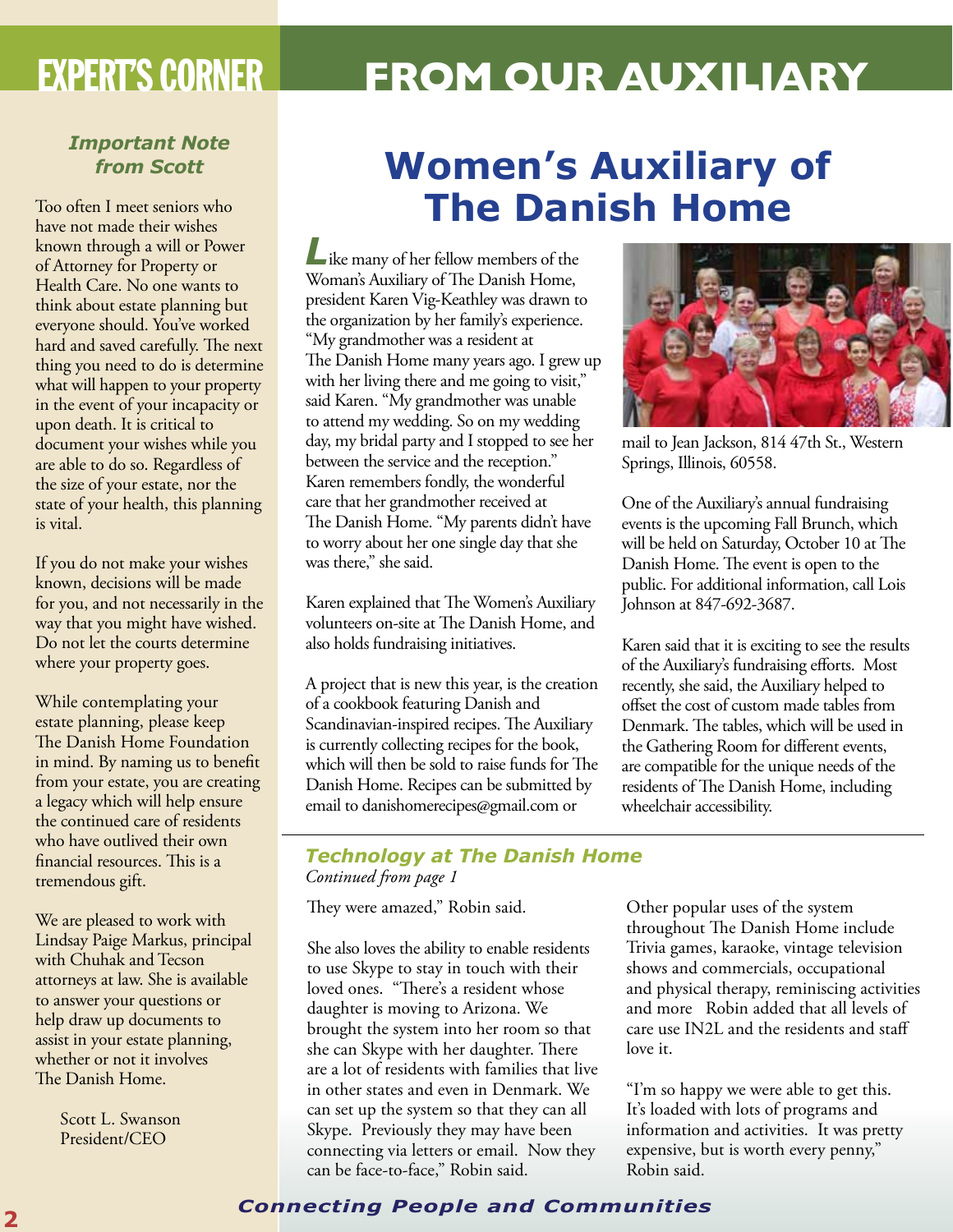# The Perfect Trifecta



## **The Perfect Trifecta, 4th Annual Benefit Brunch**

*O*n Saturday, September 26th, friends, families and supporters of The Danish Home are invited to attend the Perfect Trifecta, our 4th Annual Benefit Brunch. The event will be held at the beautiful Arlington Park Racetrack.

The Annual Benefit is our way of supporting current and future residents of The Danish Home, honor and perpetuate Danish traditions, and engage the entire family in a celebration of our Scandinavian culture.

We will present the Essence Award at the Benefit. This year, we will be honoring three couples: Herta and the late Al Iversen, Shirley and Jerry Andersen and Arleen and Robert Nielsen, for their time and volunteerism, serving on the board of directors, board of the women's auxiliary, and all of their countless acts of charity through the years to The Danish Home.

For additional information about the Perfect Trifecta, 4th Annual Benefit Brunch, call April at 773-775-7383, ext. 4.



# Serving You *From Our Kitchen*

#### **Danish Blue Cheese Bread**

- 2 cups whole-wheat flour 2 cups unbleached bread
- flour
- 3 tbls. instant dry yeast
- 1 cup crumbled Danish blue cheese
- 3 eggs
- 1 tblsp. brown sugar
- 1 cup water at room
- temperature
- $\frac{1}{2}$  tsp. salt
- 1 egg, beaten



1. Mix both types of flour and yeast in a bowl. Combine blue cheese, 3 eggs, brown sugar, water and salt in mixing bowl and mix well. Add the dry ingredients and mix well. Knead on lightly floured surface until smooth and elastic.

2. Shape into ball and place in oiled bowl, turning to coat the surface. Cover with plastic wrap and let rise for 1-½ hours. 3. Shape into a loaf and place in a greased 5x9-inch loaf pan. Cover with plastic wrap and let rise at room temperature for 1 hour, Brush the top with beaten egg.

4. Bake at 350degrees for 40-45 minutes or until golden brown.

## **HOPE YOU WERE HERE**

The Danish Home held Summerfest on June 28th. The annual event drew more than 500 residents, family members, community members and friends for great food and activities and live entertainment.



**<sup>3</sup>** *www.DanishHomeOfChicago.org*